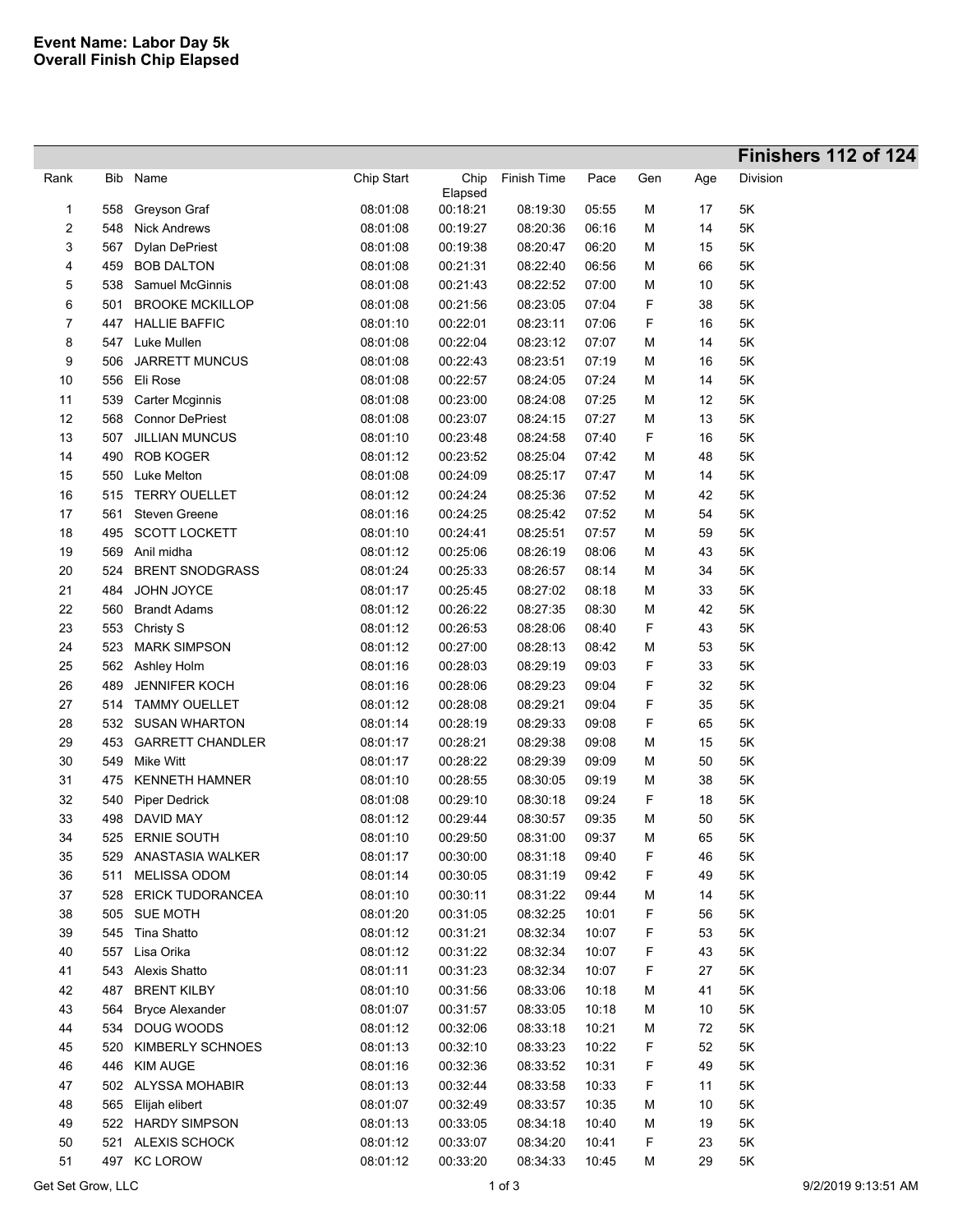l

|      |     |                           |            |                     |             |       |     |     | Finishers 112 of 124 |
|------|-----|---------------------------|------------|---------------------|-------------|-------|-----|-----|----------------------|
| Rank | Bib | Name                      | Chip Start | Chip                | Finish Time | Pace  | Gen | Age | Division             |
| 52   | 496 | <b>BRANDI LOROW</b>       | 08:01:12   | Elapsed<br>00:33:21 | 08:34:34    | 10:45 | F   | 29  | 5K                   |
| 53   | 503 | PIERCE MOHABIR            | 08:01:13   | 00:33:28            | 08:34:42    | 10:47 | M   | 8   | 5K                   |
| 54   | 479 | <b>CHRISTOPHER HEEKIN</b> | 08:01:18   | 00:33:37            | 08:34:55    | 10:50 | Μ   | 46  | 5Κ                   |
| 55   | 546 | <b>Greg Pierce</b>        | 08:01:16   | 00:33:40            | 08:34:57    | 10:51 | Μ   | 53  | 5K                   |
| 56   | 536 | <b>MARK ZACK</b>          | 08:01:18   | 00:33:55            | 08:35:14    | 10:56 | Μ   | 60  | 5K                   |
| 57   | 480 | <b>MARY GRACE HEEKIN</b>  | 08:01:16   | 00:34:03            | 08:35:20    | 10:59 | F   | 15  | 5K                   |
| 58   | 455 | <b>CRAIG CHAPMAN</b>      | 08:01:16   | 00:36:22            | 08:37:38    | 11:43 | M   | 69  | 5K                   |
| 59   | 552 | Jenny Bellamy             | 08:01:20   | 00:36:47            | 08:38:08    | 11:52 | F   | 54  | 5K                   |
| 60   | 551 | Jamie Bellamy             | 08:01:20   | 00:36:48            | 08:38:08    | 11:52 | M   | 55  | 5K                   |
| 61   | 504 | <b>MAURICE MOODY</b>      | 08:01:20   | 00:37:18            | 08:38:38    | 12:02 | М   | 29  | 5K                   |
| 62   | 517 | <b>COLLEEN PUCKETT</b>    | 08:01:22   | 00:37:31            | 08:38:53    | 12:06 | F   | 37  | 5K                   |
| 63   | 485 | SARAH JOYCE               | 08:01:16   | 00:37:34            | 08:38:50    | 12:07 | F   | 36  | 5K                   |
| 64   | 448 | <b>STEPHEN BAFFIC</b>     | 08:01:12   | 00:38:24            | 08:39:36    | 12:23 | M   | 53  | 5K                   |
| 65   | 451 | <b>STACY BLALOCK</b>      | 08:01:16   | 00:38:28            | 08:39:44    | 12:24 | F   | 44  | 5K                   |
| 66   | 450 | DAVE BLALOCK              | 08:01:16   | 00:38:29            | 08:39:45    | 12:24 | M   | 48  | 5K                   |
| 67   | 566 | Ciindy McDeraed           | 08:01:17   | 00:38:37            | 08:39:55    | 12:27 | F   | 42  | 5K                   |
| 68   | 474 | <b>JANE GRAHAM</b>        | 08:01:16   | 00:39:19            | 08:40:35    | 12:41 | F   | 65  | 5K                   |
| 69   | 486 | <b>ALICIA KEELEY</b>      | 08:01:30   | 00:39:22            | 08:40:52    | 12:41 | F   | 33  | 5K                   |
| 70   | 478 | <b>LINDSAY HEATER</b>     | 08:01:34   | 00:39:38            | 08:41:13    | 12:47 | F   | 27  | 5K                   |
| 71   | 454 | MICHAEL CHANDLER          | 08:01:18   | 00:39:42            | 08:41:00    | 12:48 | M   | 42  | 5K                   |
| 72   | 559 | Shannon Adams             | 08:01:13   | 00:39:51            | 08:41:04    | 12:51 | F   | 38  | 5K                   |
| 73   | 563 | Felicia elibert           | 08:01:10   | 00:39:52            | 08:41:02    | 12:51 | f   | 46  | 5K                   |
| 74   | 527 | <b>JESSICA THWEATT</b>    | 08:01:12   | 00:40:29            | 08:41:42    | 13:03 | F   | 30  | 5Κ                   |
| 75   | 542 | <b>Michael Rice</b>       | 08:01:12   | 00:40:30            | 08:41:42    | 13:03 | M   | 48  | 5K                   |
| 76   | 493 | <b>KRISTAL LEE</b>        | 08:01:10   | 00:40:32            | 08:41:42    | 13:04 | F   | 35  | 5K                   |
| 77   | 499 | <b>FIONNA MCBRIDE</b>     | 08:01:17   | 00:40:54            | 08:42:12    | 13:11 | F   | 17  | 5K                   |
| 78   | 472 | AMANDA GARRETT            | 08:01:28   | 00:41:04            | 08:42:33    | 13:15 | F   | 32  | 5K                   |
| 79   | 500 | <b>KELLY MCBRIDE</b>      | 08:01:30   | 00:41:31            | 08:43:01    | 13:23 | F   | 37  | 5Κ                   |
| 80   | 491 | <b>VALERIE LANGE</b>      | 08:01:28   | 00:41:32            | 08:43:00    | 13:23 | F   | 37  | 5K                   |
| 81   | 544 | Stephanie Pennington      | 08:01:21   | 00:42:12            | 08:43:33    | 13:37 | F   | 31  | 5K                   |
| 82   | 519 | <b>APRIL SAXTON</b>       | 08:01:16   | 00:43:36            | 08:44:52    | 14:03 | F   | 39  | 5K                   |
| 83   | 555 | Erik Kode                 | 08:01:30   | 00:45:04            | 08:46:34    | 14:32 | М   | 42  | 5K                   |
| 84   | 452 | <b>JOHN BUSBIN</b>        | 08:01:26   | 00:45:36            | 08:47:03    | 14:42 | М   | 40  | 5K                   |
| 85   | 526 | <b>LORI STOSE</b>         | 08:01:26   | 00:45:38            | 08:47:04    | 14:43 | F   | 41  | 5K                   |
| 86   |     | 481 CHERYL HOLM           | 08:01:36   | 00:45:48            | 08:47:25    | 14:46 | F   | 65  | 5K                   |
| 87   |     | 482 KRISTIN HOLM          | 08:01:36   | 00:45:49            | 08:47:26    | 14:47 | F   | 36  | 5K                   |
| 88   | 541 | <b>Brae Mooney</b>        | 08:01:08   | 00:46:29            | 08:47:37    | 14:59 | F   | 14  | 5K                   |
| 89   |     | 483 JENNIFER JONES        | 08:01:28   | 00:47:24            | 08:48:53    | 15:17 | F   | 49  | 5K                   |
| 90   |     | 531 LISA WESTBERRY        | 08:01:24   | 00:54:03            | 08:55:27    | 17:26 | F   | 52  | 5K                   |
| 91   |     | 465 LORI DINGIVAN         | 08:01:22   | 00:54:10            | 08:55:32    | 17:28 | F   | 60  | 5K                   |
| 92   |     | 464 DENNIS DINGIVAN       | 08:01:22   | 00:54:11            | 08:55:34    | 17:29 | М   | 67  | 5K                   |
| 93   | 477 | <b>CHANCE HATCHER</b>     | 08:01:16   | 00:55:23            | 08:56:40    | 17:52 | М   | 31  | 5K                   |
| 94   |     | 537 Alexa Hutton          | 08:01:10   | 00:55:23            | 08:56:34    | 17:52 | F   | 24  | 5K                   |
| 95   | 466 | <b>GLORIA EASLER</b>      | 08:01:20   | 00:55:33            | 08:56:54    | 17:55 | F   | 73  | 5K                   |
| 96   |     | 533 FRAN WINDSOR          | 08:01:09   | 00:55:42            | 08:56:51    | 17:58 | F   | 24  | 5K                   |
| 97   | 516 | <b>KELLY PERRY</b>        | 08:01:09   | 00:55:43            | 08:56:52    | 17:58 | F   | 36  | 5K                   |
| 98   | 494 | JEFFREY LOBL              | 08:01:09   | 00:55:43            | 08:56:52    | 17:58 | М   | 50  | 5K                   |
| 99   | 456 | MICHELLE CLEMONS          | 08:01:09   | 00:55:43            | 08:56:52    | 17:58 | F   | 36  | 5K                   |
| 100  | 476 | <b>MELISSA HARPER</b>     | 08:01:09   | 00:55:43            | 08:56:52    | 17:58 | F   | 52  | 5K                   |
| 101  |     | 554 Saskia Arnesen        | 08:01:30   | 00:56:17            | 08:57:47    | 18:09 | F   | 40  | 5K                   |
| 102  |     | 471 KONNOR FETHERSTON     | 08:01:32   | 00:56:28            | 08:58:01    | 18:13 | F   | 23  | 5K                   |